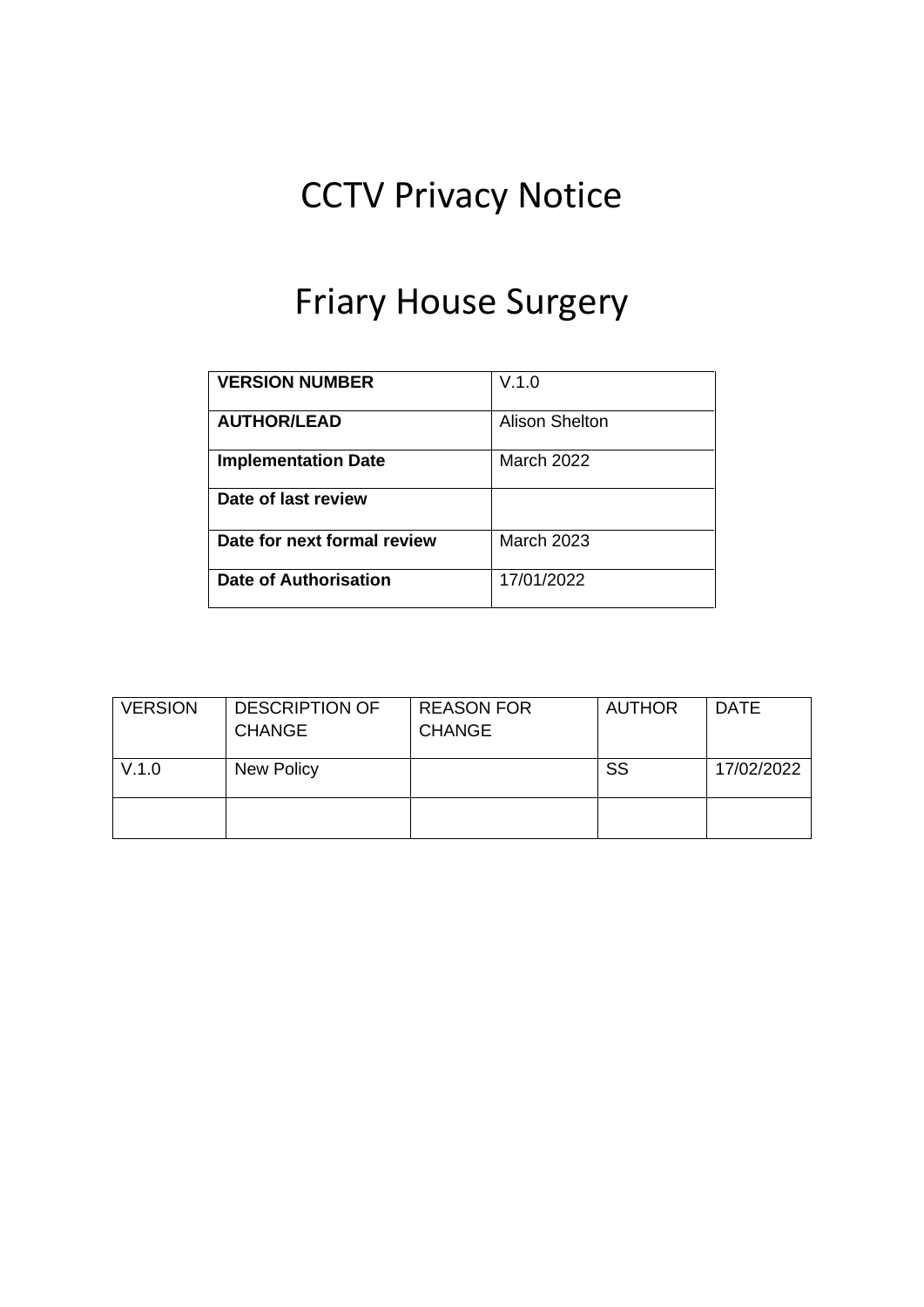## What is the purpose of this document?

As we are committed to the safety of our staff, patients, and visitors we use a closed-circuit television system ("**CCTV**") at our surgery. The purpose of this document is to set out how the CCTV system will be managed and used by the practice and to inform individuals, whose personal data may be captured on the CCTV system, about how and why that personal data may be processed by the surgery.

#### Who collects the information?

The partners at Friary House Surgery are the data controllers of personal information collected about you. This means that we are responsible for deciding how we hold and use personal information about you and that we are required to notify you of the information contained in this Notice. It is important that you read this Notice so that you are aware of how and why we are using your personal information and how we will treat it.

#### **Compliance**

The surgery is aware that images of recognisable individuals, such as staff, patients, and visitors, captured by the CCTV system constitute 'personal data', use of which is governed by data protection law.

The surgery will ensure that its use of the CCTV system and the personal data that it captures complies with the law.

This document has been drafted in accordance with the Information Commissioner's Office (ICO) CCTV Code of Practice and the Home Office Surveillance Camera Code of Practice. Copies of these codes can be found at [www.ico.org.uk](https://www.ico.org.uk/) and [https://www.gov.uk/government/publications/surveillanc](https://www.gov.uk/government/publications/surveillance-camera-code-of-practice) [e-camera-code-of-practicer](https://www.gov.uk/government/publications/surveillance-camera-code-of-practice)espectively.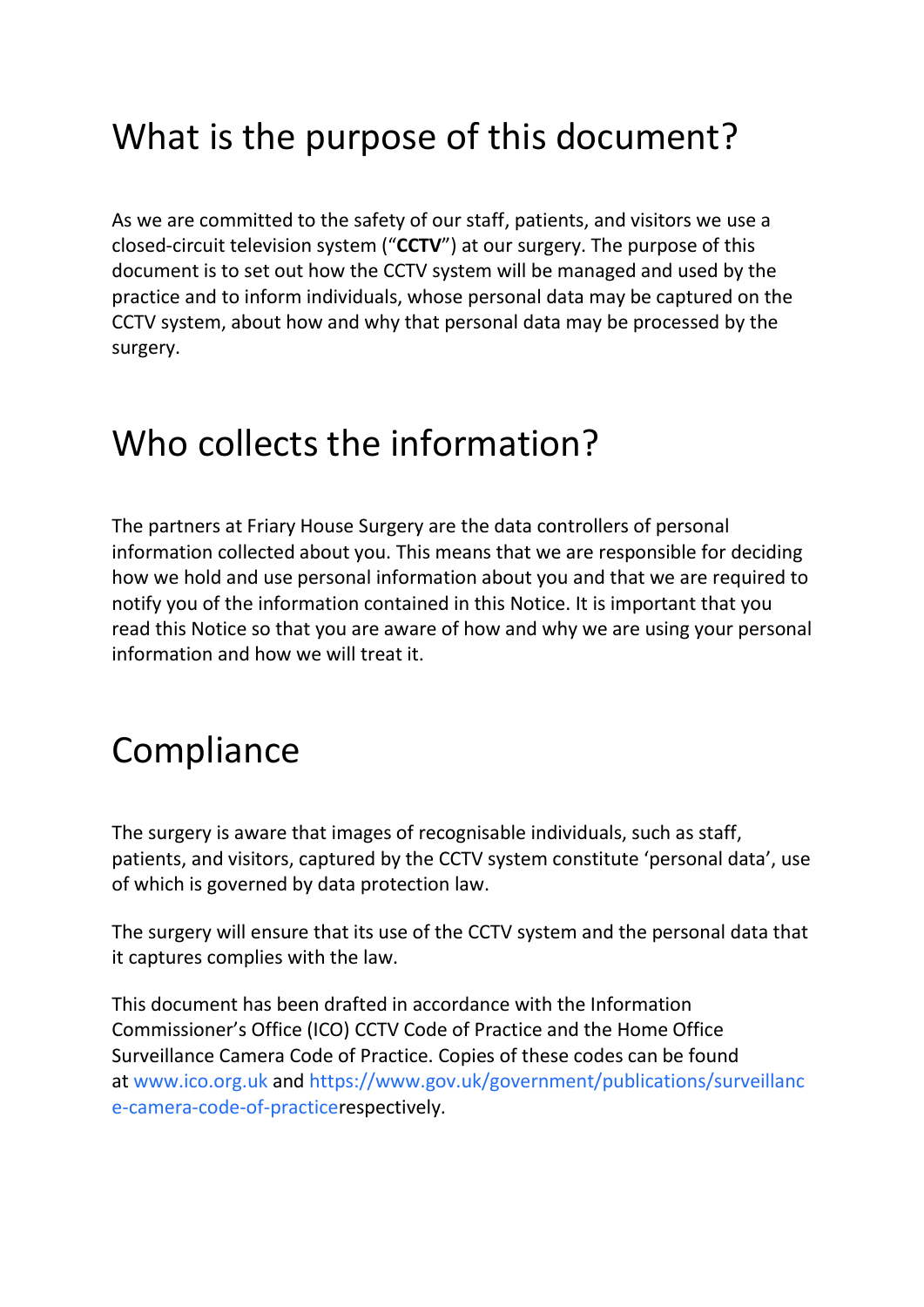## Purpose of the CCTV system

The purpose of the CCTV system is:

- To increase the personal safety of our staff patients and visitors to our surgery.
- To assist in identifying, apprehending, and prosecuting any offenders on surgery premises.
- To protect the surgery building and assets and those of its staff from intrusion, theft, vandalism, damage, or disruption.

The legal basis for the surgeries use of any personal data which is captured by the CCTV system is that the processing is necessary for the legitimate interests set out in this paragraph (provided that those interests are not overridden by individuals' rights and interests). The surgery may also need to use this personal data in order to establish, exercise or defend against legal claims.

#### Operation

CCTV cameras are located at strategic points on our premises, primarily access points, such as the entrances to the surgery and in the reception area, CCTV cameras are not placed in any clinical areas. Signs are displayed prominently around the building to inform staff and visitors that CCTV cameras are in operation and who to contact for further information.

The cameras are in operation 24 hours a day, 7 days a week and record the images taken. The system is not monitored but may be viewed in the case of an incident occurring, requiring such a viewing.

The CCTV system is regularly maintained in accordance with the manufacturer's instructions.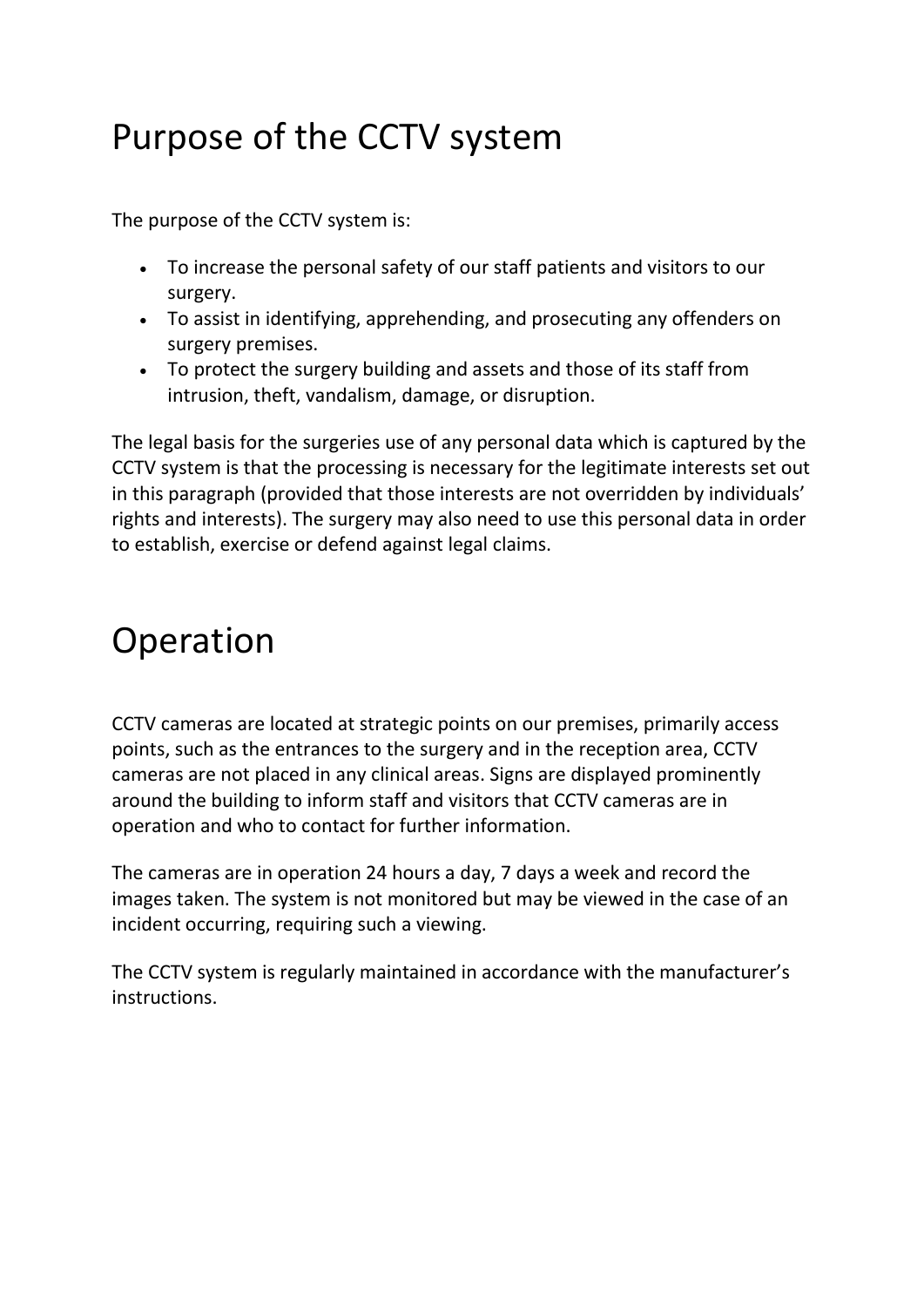## Security

**Physical protective measures:** The CCTV system is kept in the locked server room.

**Technical protective measures:** Access to the system is by way of password protection and only senior management staff has the necessary access to the system. All access to the CCTV system is logged.

We have put in place procedures to deal with any suspected personal data breach and will notify any affected individuals and/or the ICO where appropriate.

#### Access and disclosure

Access to recorded CCTV footage is restricted to a limited number of senior staff as authorised by the Managing Partner from time to time ("**Authorised Persons**") and all requests for disclosure of CCTV footage must be submitted to one of these Authorised Persons.

CCTV footage may only be accessed or disclosed to the extent necessary in order to deal with an incident which falls within the purpose identified above or in order to respond to a request made by an individual under the law (see further below). CCTV footage will not be accessed or used for any other purpose.

CCTV footage will be viewed in a secure office and any access to and any disclosures of recorded footage will be recorded in the CCTV log. This process is overseen by the Managing Partner and as appropriate, with reference to the Data Protection Officer.

External disclosure of CCTV footage will usually not be permitted other than to law enforcement agencies or to regulators, or in order to comply with a court order. CCTV footage will not be uploaded to the internet.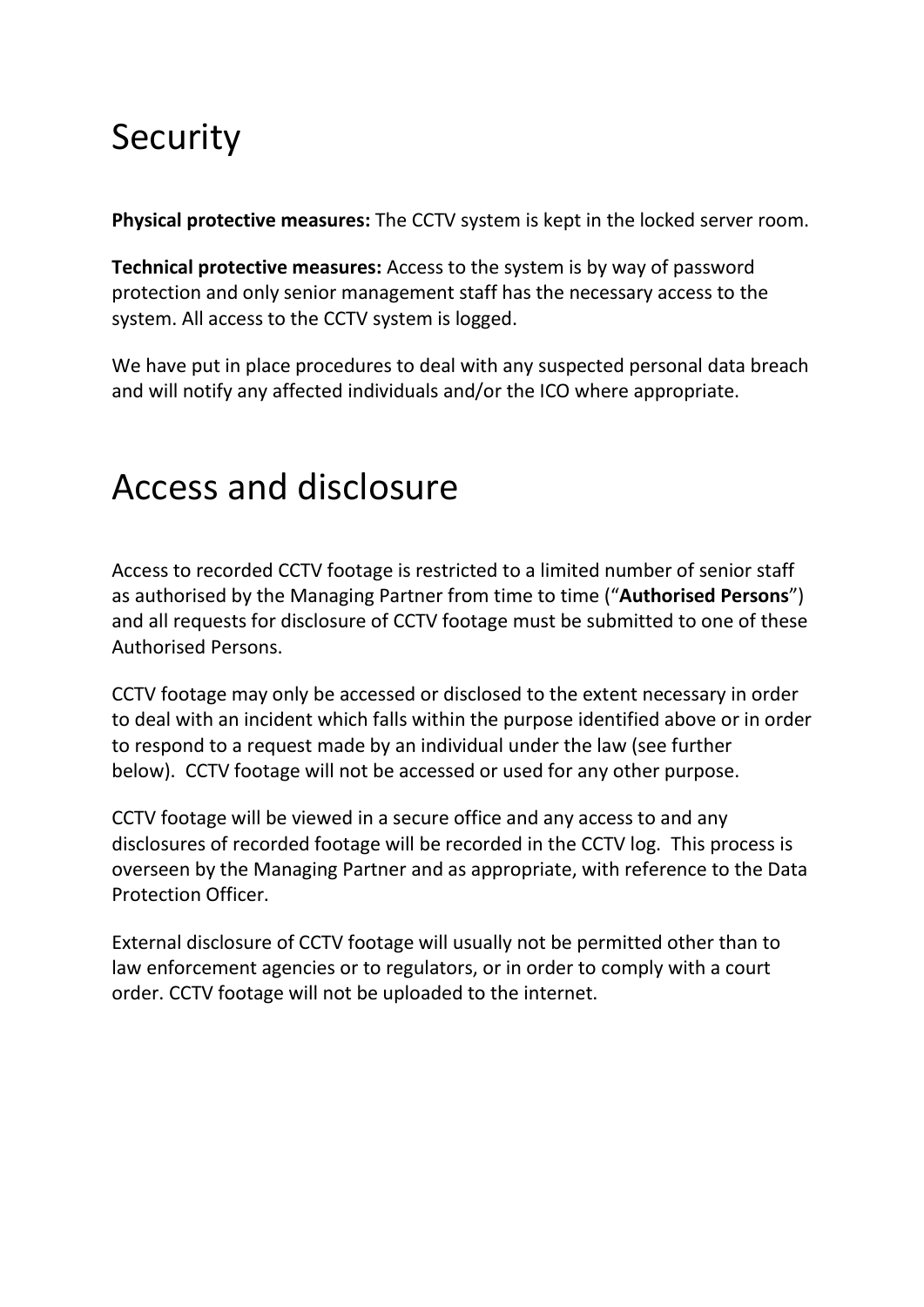## **Training**

All staff who may be involved in the management or operation of the CCTV system will be trained in how to comply with this document and to ensure that the system is used in accordance with the law.

#### Information retention

The images captured by the CCTV System will not be stored for any longer than is required in order to achieve the purposes identified above. CCTV footage will automatically be deleted on a 30-day rolling basis, unless specific images are required in order to deal with an incident or in order to respond to a request by an individual made under the law (see further below).

## Data subject's rights

The GDPR provides the following rights for individuals:

• The right to be informed

The right to be informed covers some of the key transparency requirements of the GDPR. It is about providing individuals with clear and concise information about what you do with their personal data. These details are contained in the Privacy Notice published online and in hard copy.

• The right of access

See section below

• The right to rectification

The right to have erroneous data corrected or removed.